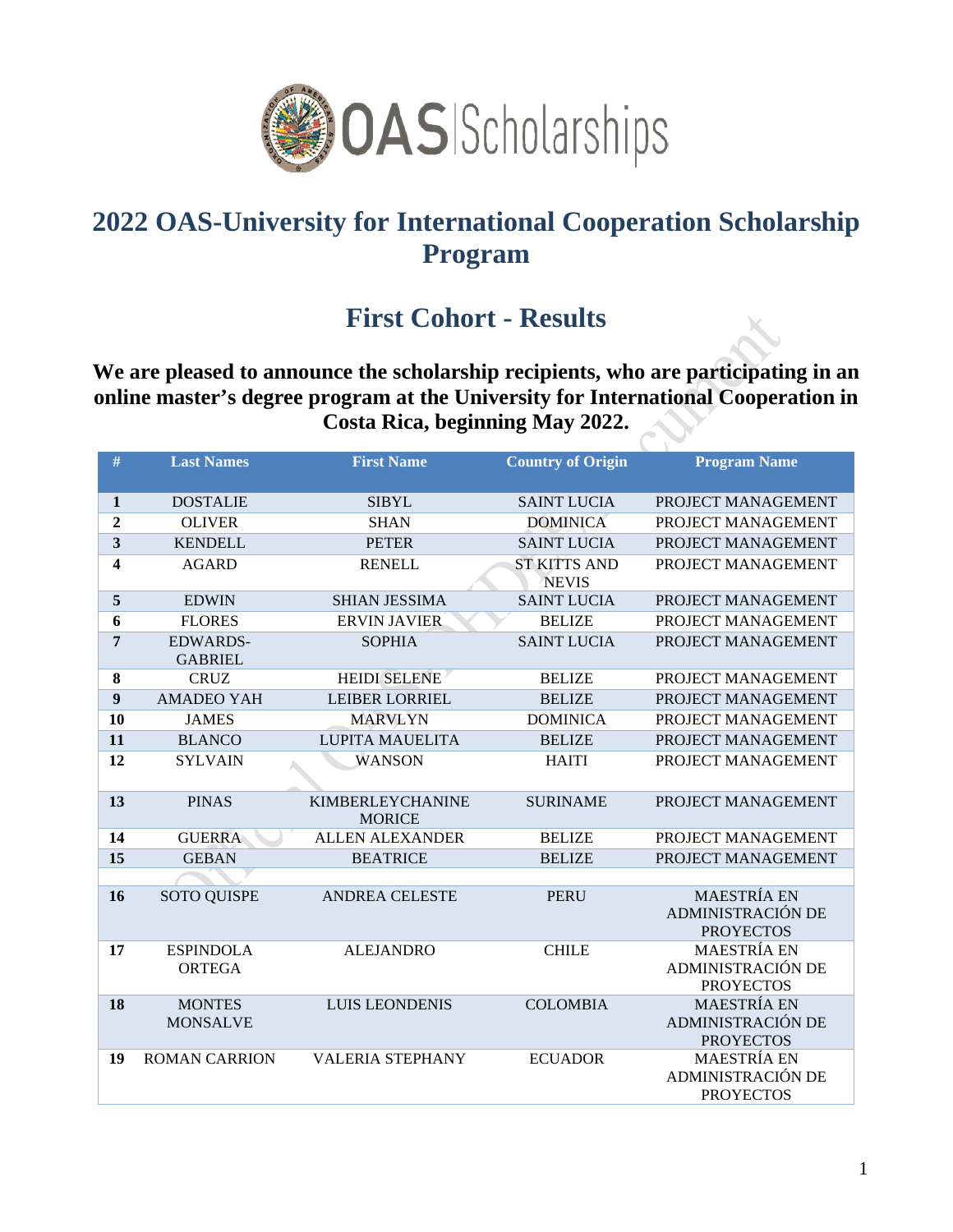| 20 | <b>RESTREPO</b><br><b>OSORIO</b>    | <b>DIANA CAROLINA</b>   | <b>COLOMBIA</b>                       | <b>MAESTRÍA EN</b><br>ADMINISTRACIÓN DE<br><b>PROYECTOS</b>                                                           |
|----|-------------------------------------|-------------------------|---------------------------------------|-----------------------------------------------------------------------------------------------------------------------|
| 21 | <b>GETHRO</b>                       | <b>GABRIEL</b>          | <b>REPUBLICA</b><br><b>DOMINICANA</b> | <b>MAESTRÍA EN GERENCIA</b><br>DE PROGRAMAS<br><b>SANITARIOS EN</b><br><b>INOCUIDAD DE</b><br><b>ALIMENTOS</b>        |
| 22 | <b>ARANGO</b><br><b>CUBILLOS</b>    | <b>ANGELA MARIA</b>     | <b>COLOMBIA</b>                       | <b>MAESTRÍA EN GERENCIA</b><br><b>DE PROGRAMAS</b><br><b>SANITARIOS EN</b><br><b>INOCUIDAD DE</b><br><b>ALIMENTOS</b> |
| 23 | <b>TOAPANTA</b><br><b>NARVAEZ</b>   | <b>JOSE SANTIAGO</b>    | <b>ECUADOR</b>                        | MAESTRÍA EN GERENCIA<br>DE PROGRAMAS<br><b>SANITARIOS EN</b><br><b>INOCUIDAD DE</b><br><b>ALIMENTOS</b>               |
| 24 | PEREZ HUGO                          | HEYDI YOLANDA           | <b>REPUBLICA</b><br><b>DOMINICANA</b> | <b>MAESTRÍA EN GERENCIA</b><br>DE PROGRAMAS<br><b>SANITARIOS EN</b><br><b>INOCUIDAD DE</b><br><b>ALIMENTOS</b>        |
| 25 | <b>MARTINEZ</b><br><b>PALMA</b>     | <b>ILENY FLORENTINA</b> | <b>HONDURAS</b>                       | <b>MAESTRÍA EN GERENCIA</b><br>DE PROGRAMAS<br><b>SANITARIOS EN</b><br><b>INOCUIDAD DE</b><br><b>ALIMENTOS</b>        |
| 26 | <b>SARMIENTO</b>                    | <b>MARCK ANTHONY</b>    | <b>HONDURAS</b>                       | MAESTRÍA EN GERENCIA<br>DE PROGRAMAS<br><b>SANITARIOS EN</b><br><b>INOCUIDAD DE</b><br><b>ALIMENTOS</b>               |
| 27 | <b>MOLINA</b><br><b>GUADRON</b>     | <b>NATALIA MICHELLE</b> | <b>EL SALVADOR</b>                    | MAESTRÍA EN GERENCIA<br>DE PROGRAMAS<br><b>SANITARIOS EN</b><br><b>INOCUIDAD DE</b><br><b>ALIMENTOS</b>               |
| 28 | <b>BUITRAGO</b><br><b>VERGARA</b>   | <b>KAREN</b>            | <b>PANAMA</b>                         | <b>MAESTRÍA EN GERENCIA</b><br>DE PROGRAMAS<br><b>SANITARIOS EN</b><br><b>INOCUIDAD DE</b><br><b>ALIMENTOS</b>        |
| 29 | <b>ARRIETA GARAY</b>                | YANINE MERCEDES         | <b>COLOMBIA</b>                       | MAESTRÍA EN GERENCIA<br>DE PROGRAMAS<br><b>SANITARIOS EN</b><br><b>INOCUIDAD DE</b><br><b>ALIMENTOS</b>               |
| 30 | <b>JARAMILLO</b><br><b>RESTREPO</b> | <b>ANA MILENA</b>       | <b>COLOMBIA</b>                       | MAESTRÍA EN GERENCIA<br>DE PROGRAMAS<br><b>SANITARIOS EN</b><br><b>INOCUIDAD DE</b><br><b>ALIMENTOS</b>               |
| 31 | <b>LESCANO PANEZ</b>                | <b>ROXANA KETTY</b>     | <b>PERU</b>                           | MAESTRÍA EN GERENCIA<br>DE PROGRAMAS<br><b>SANITARIOS EN</b>                                                          |